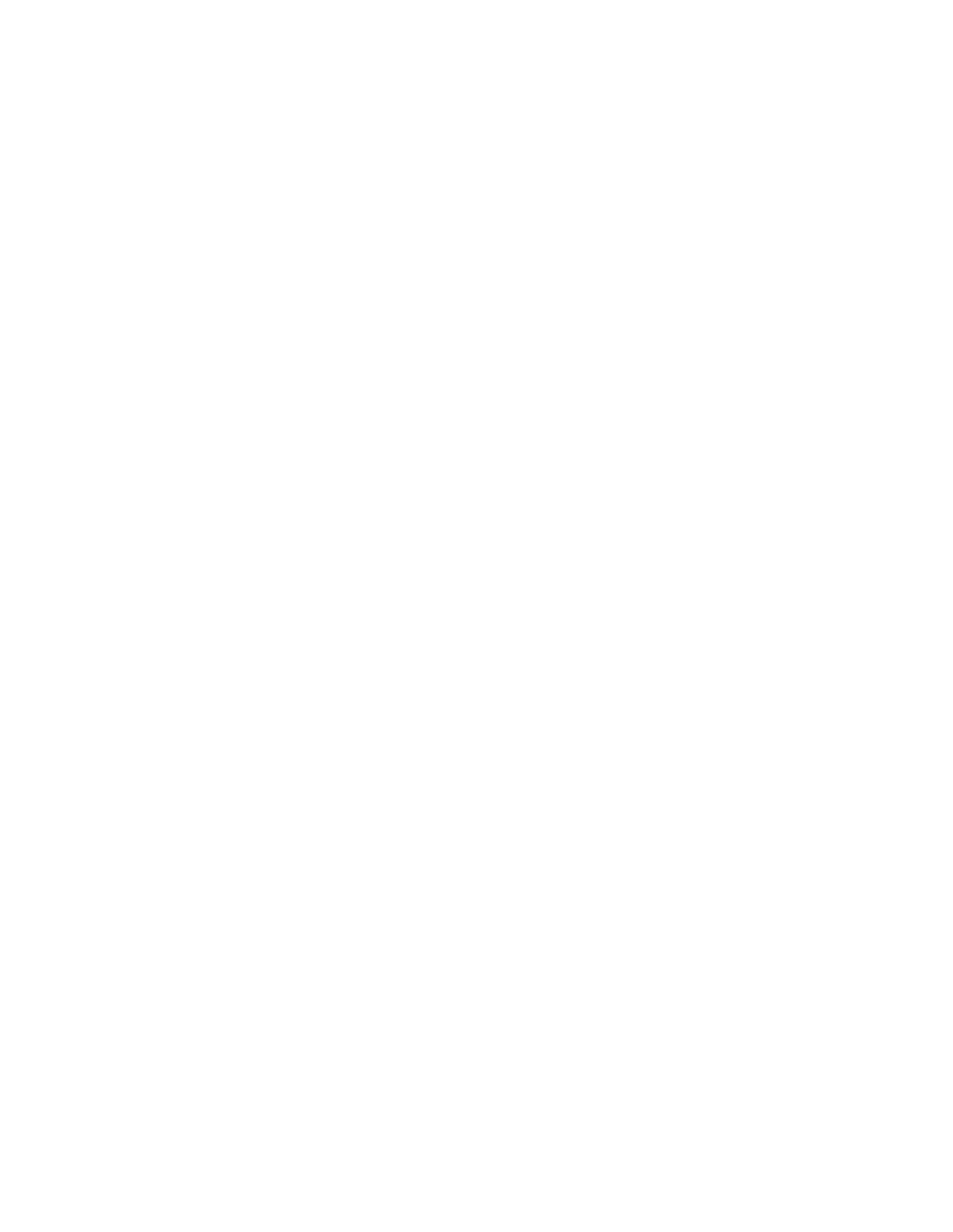## 73.12 PARKING AND STORAGE.

*(A) Purpose.* To retain the aesthetic quality and encourage responsible development within the city.

*(B) Definitions.* For the purpose of this section, the following definitions shall apply unless the context clearly indicates or requires a different meaning.

*RECREATIONAL CAMPING AREA.* Any area, whether privately or publicly owned for use on a daily, nightly, weekly or longer basis for the accommodation of two or more recreational camping units.

*RECREATIONAL CAMPING UNIT.* A relocatable single-family dwelling unit, including, but not limited to, tents, travel trailers, truck campers, motor homes and other similar vehicles.

*RECREATIONAL VEHICLES (RVs).* Vehicles that can be driven, towed or hauled. These vehicles are designed to be temporary living space for camping or travel use. *RVs* shall include travel trailers, truck campers, self-propelled motor homes and other similar vehicles.

(C) *Camping and storing.*

*(1) General.*

(a) All recreational vehicles must be designed to operate on state roads without a special permit and must have a current license.

- (b) No camping unit may be permanently placed or skirted.
- (c) All camping units must be able to be moved readily.
- (d) Camping units must meet dwelling setback requirements.

(e) Prior to placing a camping unit, the occupant must have the permission of the property owner. The permission must be written when the property owner is not available on site.

(2) *Properties with principal structures.*

(a) There shall be a maximum of four units allowed at any one time with the provision only one unit can be licensed. All others can be used up to a total of 14 days in one calendar year.

(b) No individual camping unit may be placed for use longer than 14 days within any 60 days.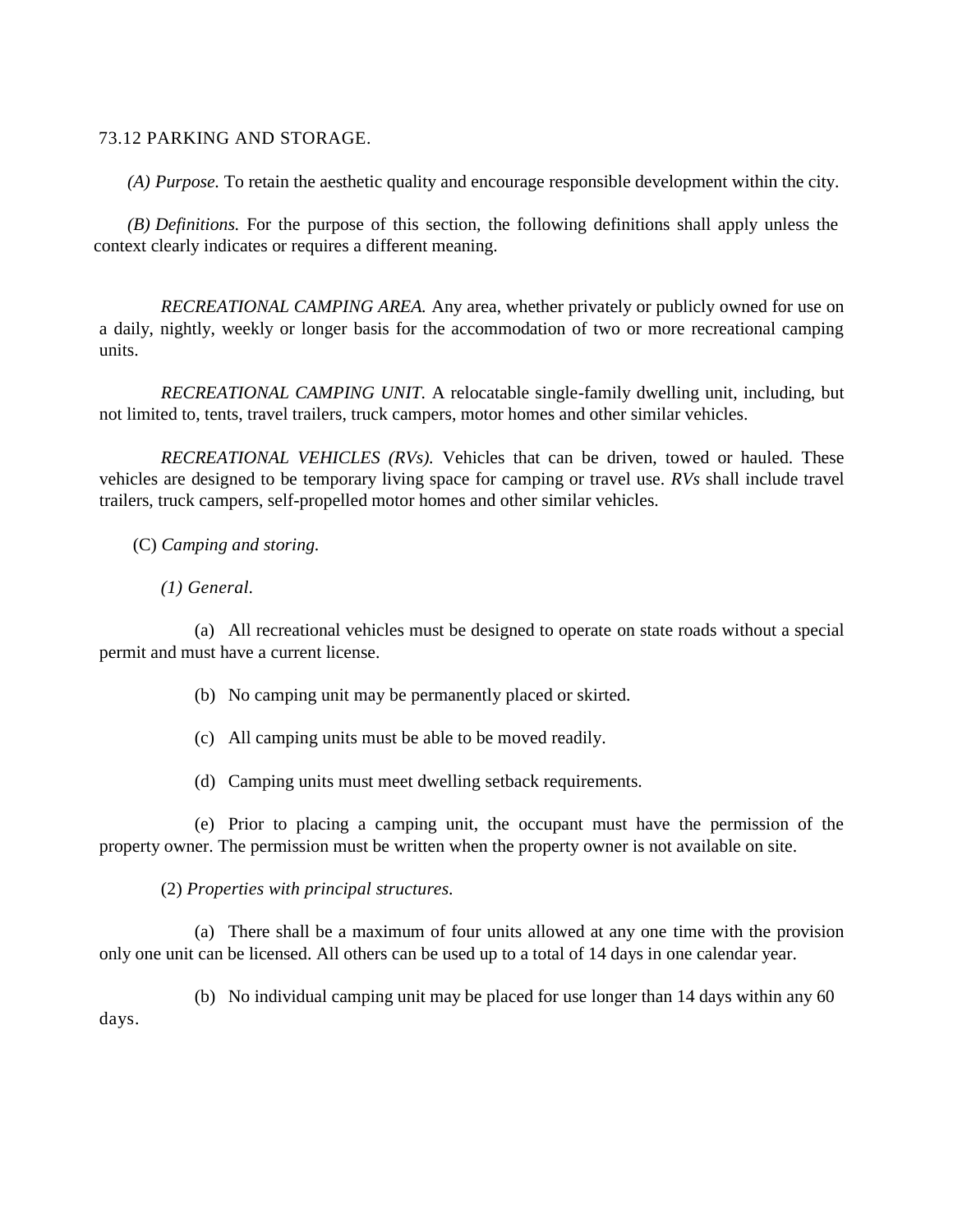(c) One camping unit may be allowed in outside storage. That unit may be stored year-round.

## *(3) Properties without principal structures.*

(a) There shall be a maximum of four units allowed at any one time with the provision only one unit can be licensed. All others can be used up to a total of 14 days in one calendar year.

(b) Each individual camping unit is allowed for 14 days in any one calendar year without a permit.

(c) A permit is required for camping units established for more than 14 days in any one calendar year. One permit per unit is required and is renewable yearly. This permit requires installation of a city approved permanent sewage treatment system.

(4) *Properties where a principal structure is being constructed.*

(a) Camping units are allowed in conjunction with a land use permit for construction of a principal structure providing a city approved permanent sewage system is in place.

(b) Camping units are allowed up to 12 months during construction, with an extension for an additional 12 months in conjunction with an extension of the land use permit.

(D) *Administration.* The City Council shall exercise the duties and responsibilities as follows:

(1) Issue site permits and inspect building locations following notification by applicant;

(2) Administer the terms of this section; and

(3) Keep necessary records.

(E) *Enforcement.*

(1) This section shall be administered and enforced by the City Council.

(2) All employees of the city, City Council members, the City Clerk-Treasurer and his, her or its designees, in the performance of their duties, shall have free access on all land included in the city limits.

(A) Any person violating any provision of this chapter for which no specific penalty is prescribed shall be subject to § 10.99.